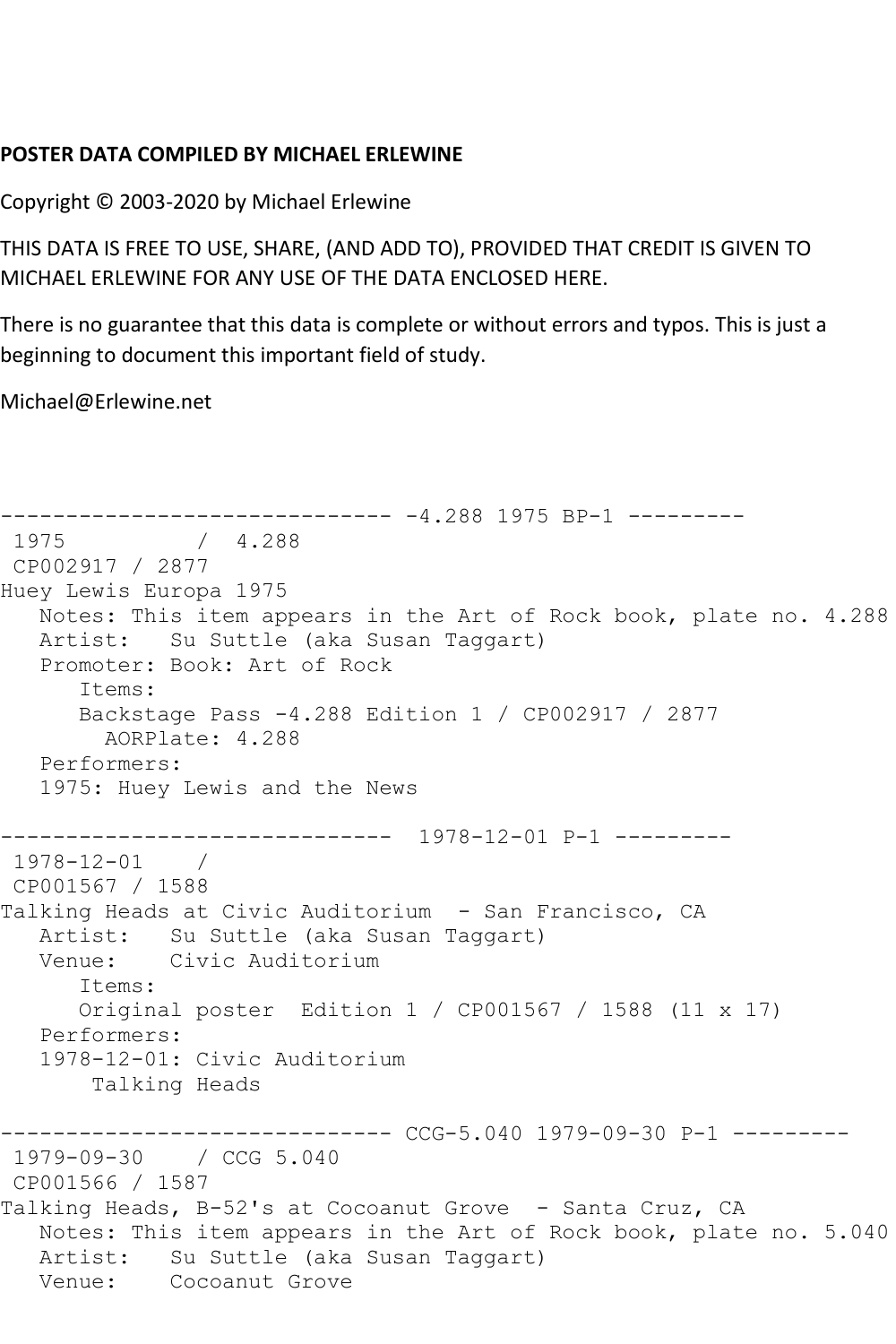Promoter: Book: Art of Rock Items: Original poster CCG-5.040 Edition 1 / CP001566 / 1587 (11 x 17) AORPlate: 5.040 Performers: 1979-09-30: Cocoanut Grove Talking Heads / B-52's ------------------------------ FBH-5.039 1979-10-01 P-1 --------- 1979-10-01 / FBH 5.039 CP000565 / 0570 Talking Heads, B-52's at Freeborn Hall at University of California at Davis - Dav Notes: This item appears in the Art of Rock book, plate no. 5.039 Artist: Su Suttle (aka Susan Taggart) Venue: Freeborn Hall at University of California at Davis Promoter: Parallax Productions Items: Original poster FBH-5.039 Edition 1 / CP000565 / 0570 AORPlate: 5.039 Performers: 1979-10-01: Freeborn Hall at University of California at Davis Talking Heads / B-52's ------------------------------ CCG-5.043 1979-10-31 P-1 --------- 1979-10-31 / CCG 5.043 CP001563 / 1584 Humans, Suburbs at Cocoanut Grove - Santa Cruz, CA Notes: This item appears in the Art of Rock book, plate no. 5.043 Series: 5th Annual Artist: Su Suttle (aka Susan Taggart) Venue: Cocoanut Grove Promoter: ECM Production Items: Original poster CCG-5.043 Edition 1 / CP001563 / 1584 (11 x 17) AORPlate: 5.043 Performers: 1979-10-31: Cocoanut Grove Humans / Suburbs ------------------------------ USC-5.047 1980-01-31 P-1 --------- 1980-01-31 / USC 5.047 CP003259 / A5 47 Brian Eno at University of California at Santa Cruz - Santa Cruz, CA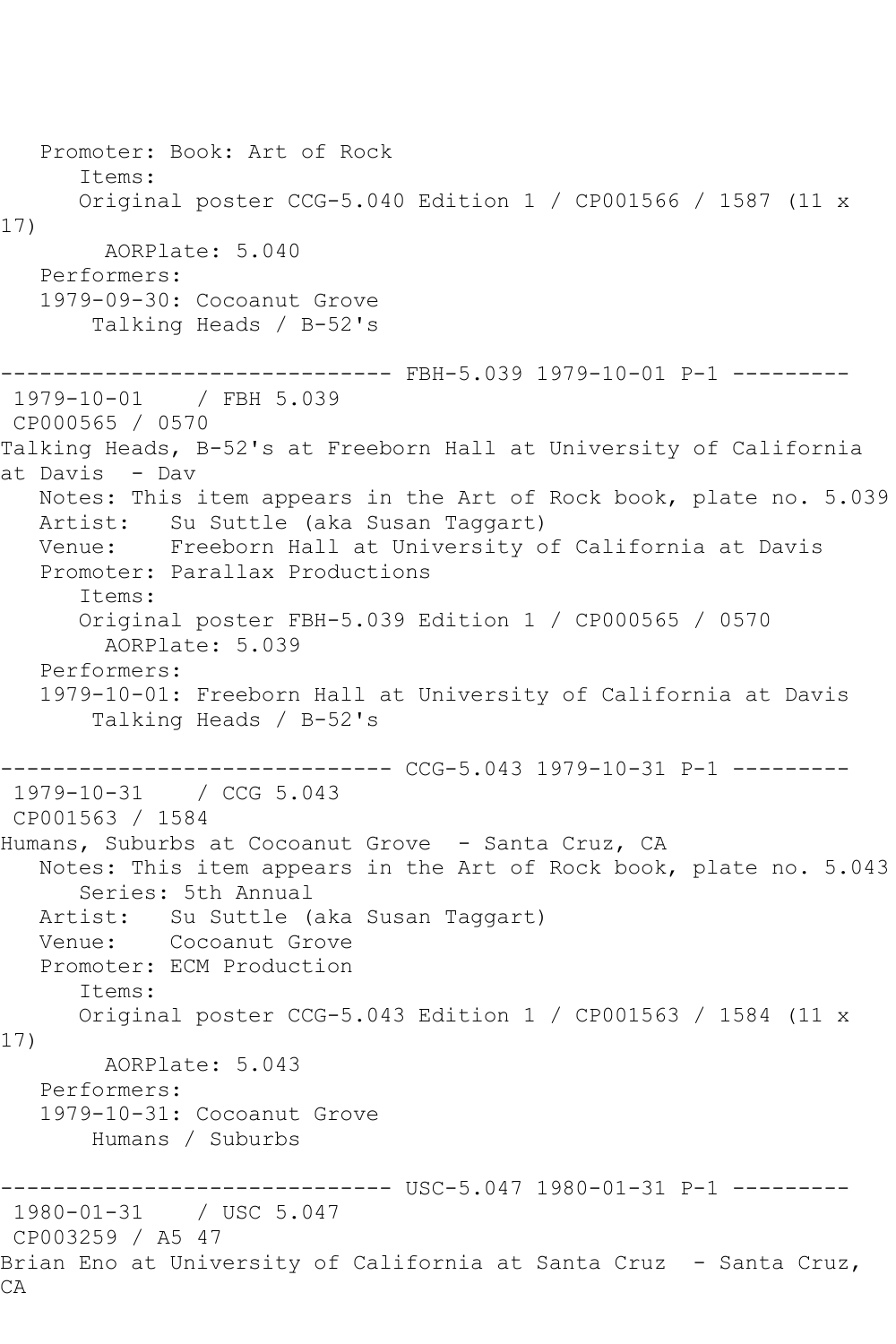```
 Notes: This item appears in the Art of Rock book, plate no. 5.047
   Artist: Su Suttle (aka Susan Taggart)
   Venue: University of California at Santa Cruz
   Promoter: Book: Art of Rock
       Items:
      Original poster USC-5.047 Edition 1 / CP003259 / A5 47 (22 x 
12)
        AORPlate: 5.047 
       USC-5.047 / NONE / 47
        AORPlate: 5.047 
   Performers:
   1980-01-31: University of California at Santa Cruz
        Brian Eno
 ------------------------------ -5.041 1980-04-11 P-1 ---------
1980-04-11 / 5.041
CP001564 / 1585
Ramones at Civic Auditorium - San Francisco, CA
   Notes: This item appears in the Art of Rock book, plate no. 5.041
   Artist: Su Suttle (aka Susan Taggart)
   Venue: Civic Auditorium
   Promoter: Book: Art of Rock
       Items:
       Original poster -5.041 Edition 1 / CP001564 / 1585 (11 x 17)
         AORPlate: 5.041 
   Performers:
   1980-04-11: Civic Auditorium
       Ramones
------------------------------ CAT-5.042 1981-01-18 P-1 ---------
1981-01-18 / CAT 5.042
CP001559 / 1580
Humans, Bob at Catalyst - Santa Cruz, CA
   Notes: This item appears in the Art of Rock book, plate no. 5.042
   Artist: Su Suttle (aka Susan Taggart)
   Venue: Catalyst
   Promoter: Book: Art of Rock
       Items:
      Original poster CAT-5.042 Edition 1 / CP001559 / 1580 (11 x 
17)
        AORPlate: 5.042 
   Performers:
   1981-01-18: Catalyst
       Humans / Bob
                   ------------------------------ CAT 1981-03-06 P-1 ---------
1981-03-06 / CAT
```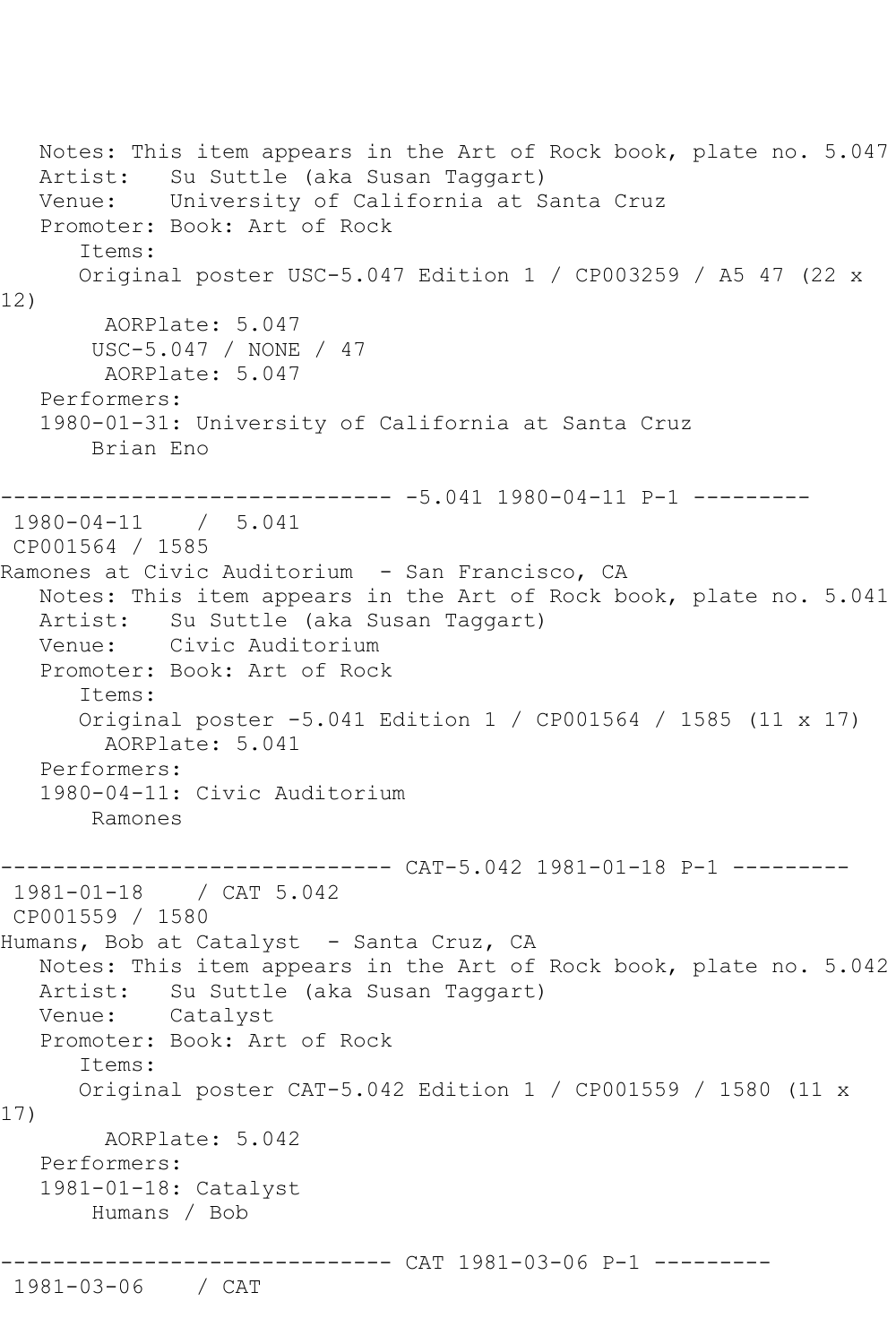CP001560 / 1581 Humans, Blasters at Catalyst - Santa Cruz, CA Artist: Su Suttle (aka Susan Taggart) Venue: Catalyst Items: Original poster CAT Edition 1 / CP001560 / 1581 (11 x 17) Performers: 1981-03-06: Catalyst Humans / Blasters ------------------------------ CAT-5.046 1981-03-27 P-1 --------- 1981-03-27 / CAT 5.046 CP001561 / 1582 Humans, Bob at Catalyst - Santa Cruz, CA Notes: This item appears in the Art of Rock book, plate no. 5.046 Artist: Su Suttle (aka Susan Taggart) Venue: Catalyst Promoter: Book: Art of Rock Items: Original poster CAT-5.046 Edition 1 / CP001561 / 1582 (11 x 17) AORPlate: 5.046 Performers: 1981-03-27: Catalyst Humans / Bob / Verbs ------------------------------ CAT-5.044 1981-05-30 P-1 --------- 1981-05-30 / CAT 5.044 CP000599 / 0603 Wall of Voodoo, Humans at Catalyst - Santa Cruz, CA Notes: This item appears in the Art of Rock book, plate no. 5.044 Artist: Su Suttle (aka Susan Taggart) Venue: Catalyst Promoter: Book: Art of Rock Items: Original poster CAT-5.044 Edition 1 / CP000599 / 0603 (11 x 17) AORPlate: 5.044 Performers: 1981-05-30: Catalyst Wall of Voodoo / Humans / Batteries ------------------------------ ARL-5.045 1981-10-05 P-1 --------- 1981-10-05 / ARL 5.045 CP001565 / 1586 Go Go's, Fleshtones at Arlington Theater - Santa Barbara, CA Notes: This item appears in the Art of Rock book, plate no. 5.045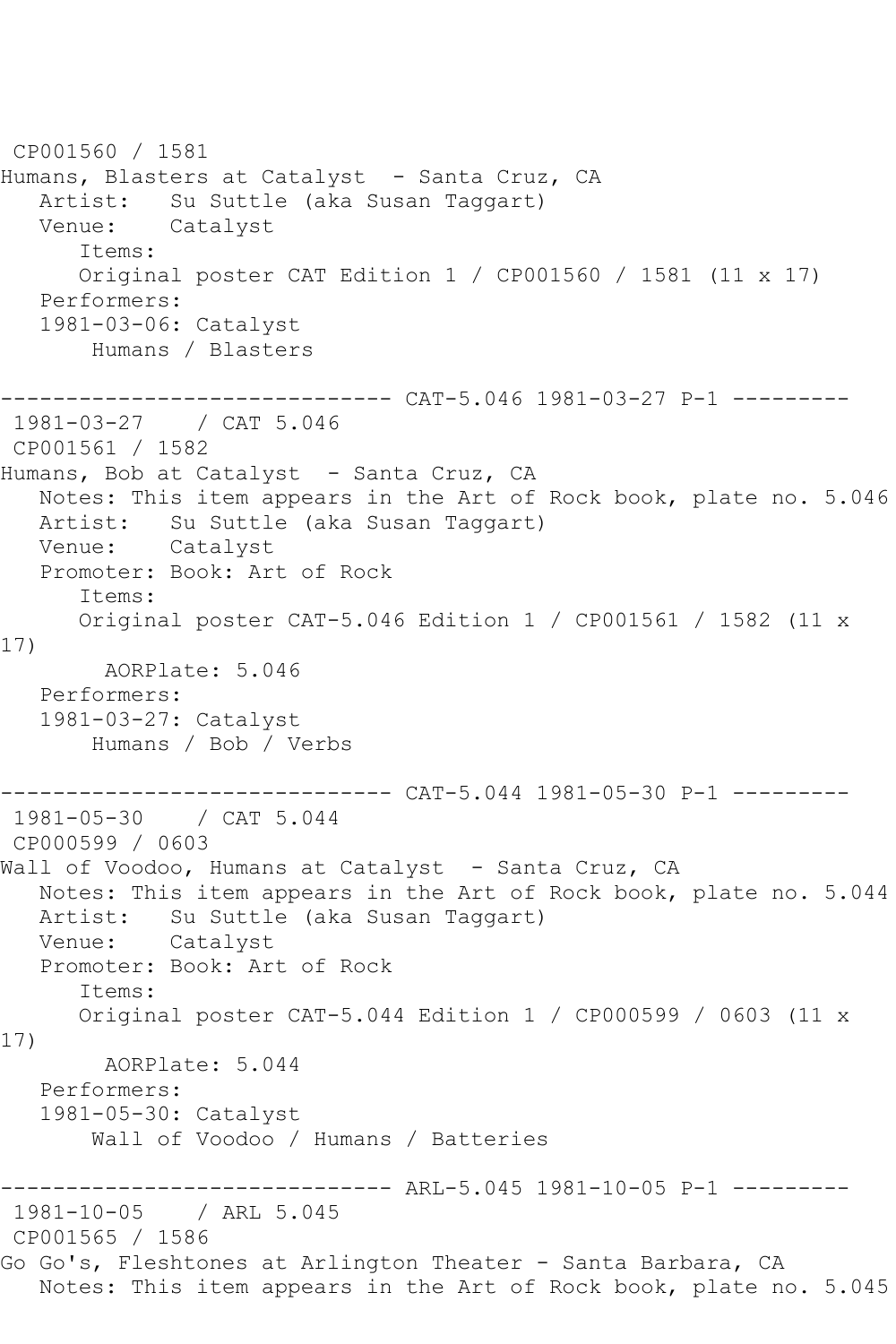```
 Artist: Su Suttle (aka Susan Taggart)
   Venue: Arlington Theater
   Promoter: Parallax Productions
      Items:
      Original poster ARL-5.045 Edition 1 / CP001565 / 1586 (11 x 
17)
        AORPlate: 5.045 
   Performers:
   1981-10-05: Arlington Theater
       Go-Go's / Fleshtones
       ------------------------------ ARL 1982-04-06 P-1 ---------
1982-04-06 / ARL 
CP001562 / 1583
XTC, Jools Holland at Arlington Theater - Santa Barbara, CA
   Artist: Su Suttle (aka Susan Taggart)
   Venue: Arlington Theater
      Items:
      Original poster ARL Edition 1 / CP001562 / 1583 (11 x 17)
   Performers:
   1982-04-06: Arlington Theater
       XTC / Jools Holland
------------------------------ 1984 BP-1 ---------
 1984 / 
 CP001706 / 1730
Huey Lewis Sports
   Artist: Su Suttle (aka Susan Taggart)
      Items:
      Backstage Pass Edition 1 / CP001706 / 1730
      Backstage Pass Edition 1 / CP001694 / 1718 (2-1/2 x 3-3/4)
   Performers:
   1984: Huey Lewis and the News
    ------------------------------ 1984 BP-1 ---------
1984 / 
CP001349 / 1365
Lol Halsey
   Artist: Su Suttle (aka Susan Taggart)
      Items:
      Backstage Pass Edition 1 / CP001349 / 1365
   Performers:
   1984: Lol Halsey
------------------------------ -4.292 1986 BP-1 ---------
             / 4.292CP003241 / A4 292
```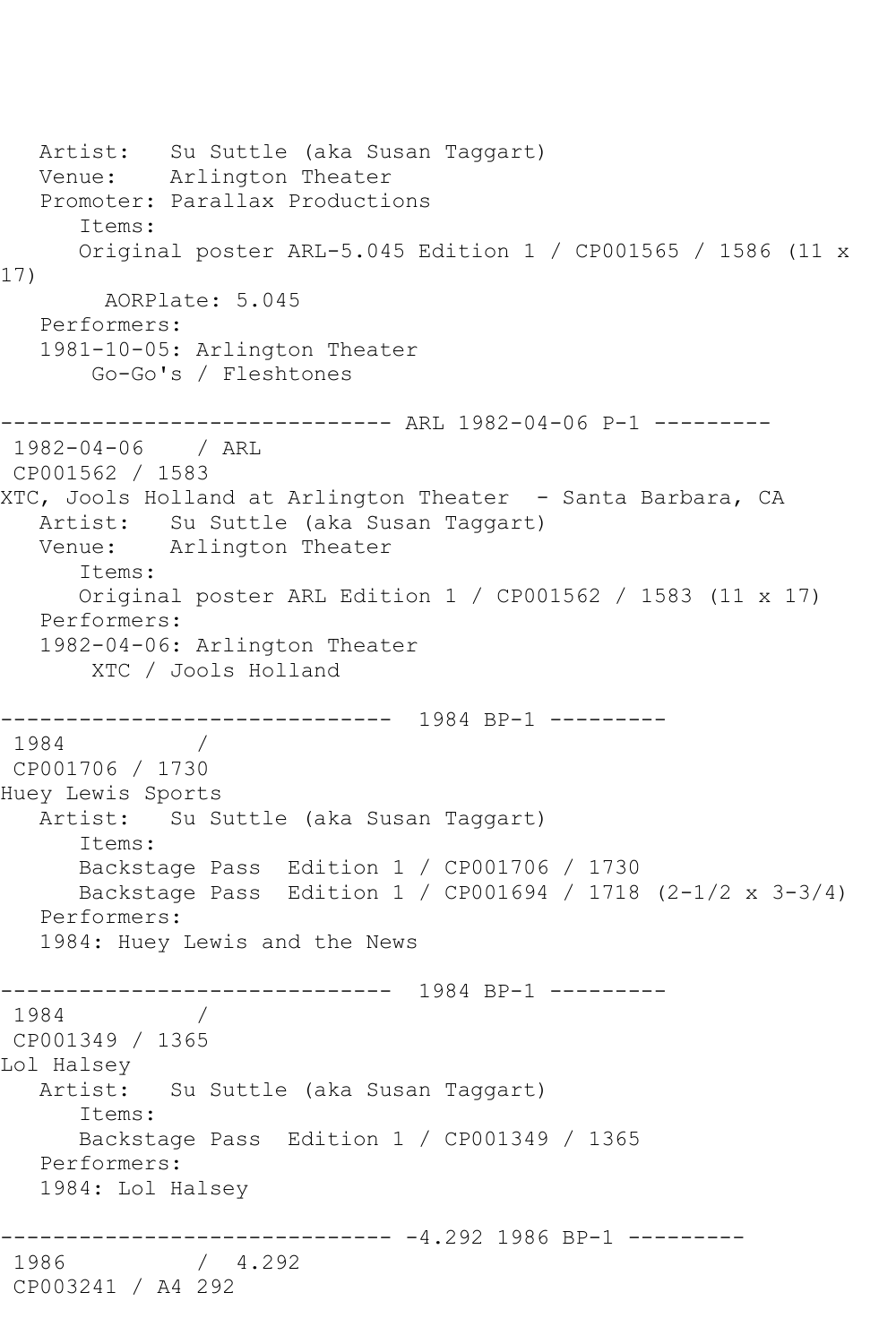Santana: Backstage Pass Notes: This item appears in the Art of Rock book, plate no. 4.292 Artist: Su Suttle (aka Susan Taggart) Promoter: Book: Art of Rock Items: Backstage Pass -4.292 Edition 1 / CP003241 / A4 292 AORPlate: 4.292 -4.292 / NONE / 292 AORPlate: 4.292 Performers: 1986: Carlos Santana ------------------------------ -4.314 1986/1987 P-1 --------- 1986/1987 / 4.314 CP004117 / CD04526 Huey Lewis and The News: Tour Pass 1986 Notes: This item appears in the Art of Rock book, plate no. 4.314 Artist: Su Suttle (aka Susan Taggart) Promoter: Book: Art of Rock Items: Original poster -4.314 Edition 1 / CP004117 / CD04526 AORPlate: 4.314 Performers: 1986/1987: Huey Lewis and the News ------------------------------ FW-BGF-129 1994-05-05 P-1 --------- 1994-05-05 / FW BGF-129 CP006948 / CP02198 X, Seven Year Bitch at Fillmore West - San Francisco, CA Private Notes: BGF Artist: Su Suttle (aka Susan Taggart) Venue: Fillmore West Promoter: Bill Graham New Fillmores BGF Items: Original poster FW-BGF-129 Edition 1 / CP006948 / CP02198 (13 x 19) Price: 29.00 Performers: 1994-05-05: Fillmore West X / Seven Year Bitch / Valerie Stadler ------------------------------ WAR-BGP-097 1994-07-02 P-1 --------- 1994-07-02 / WAR BGP-097 CP006570 / CP01820 David Byrne, Mermen at Warfield Theater - San Francisco, CA Private Notes: BGP-097 Event: It's my facial expression, I'm probably dreaming...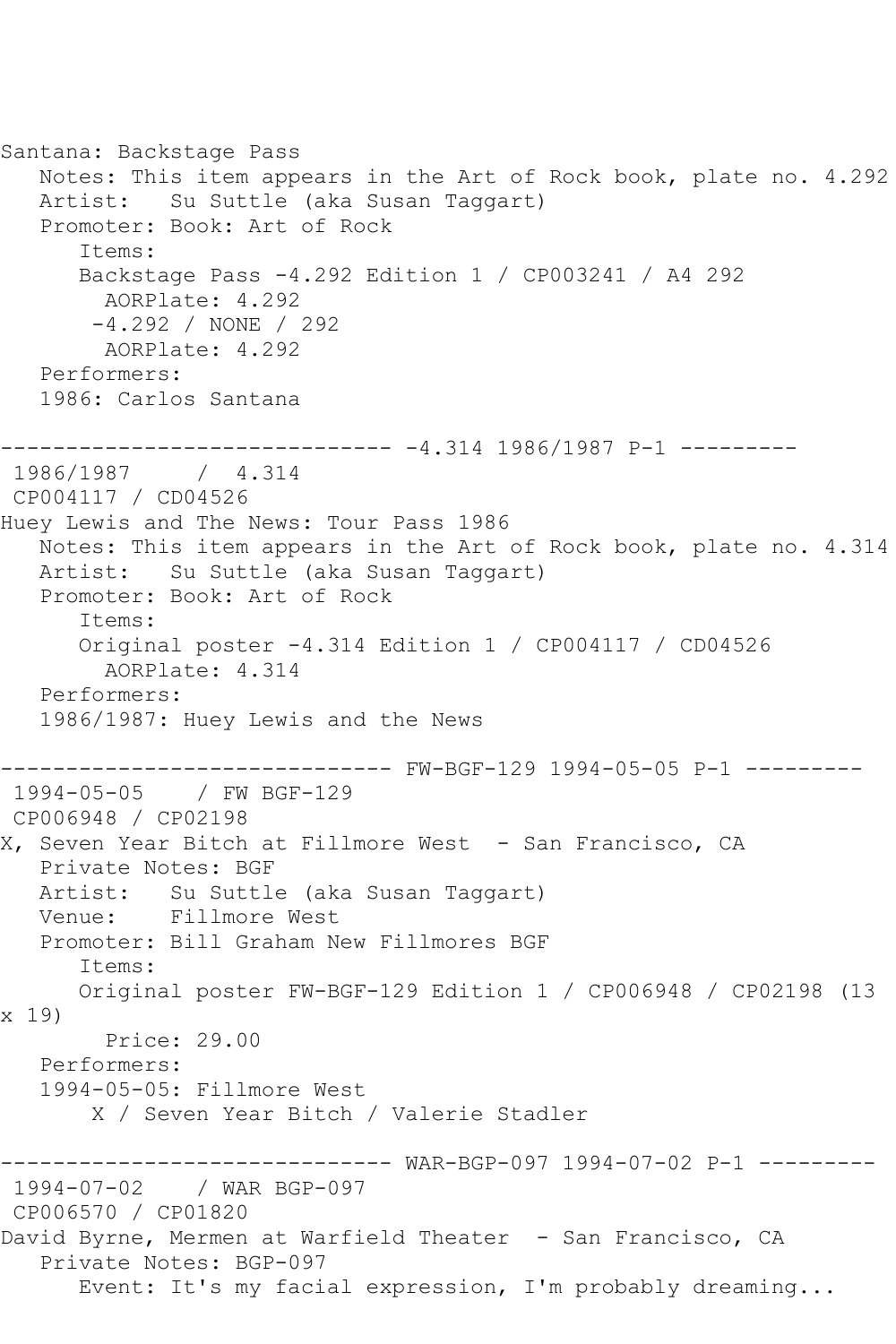Artist: Su Suttle (aka Susan Taggart)<br>Venue: Warfield Theater Warfield Theater Promoter: Bill Graham Presents BGP Items: Original poster WAR-BGP-097 Edition 1 / CP006570 / CP01820 (13  $x 19-1/4$  Price: 36.00 Performers: 1994-07-02: Warfield Theater David Byrne / Mermen ------------------------------ WAR-BGP-103 1994-11-22 P-1 --------- 1994-11-22 / WAR BGP-103 CP006575 / CP01825 Go-Go's, Bikini Kill at Warfield Theater - San Francisco, CA Private Notes: BGP-103 Artist: Su Suttle (aka Susan Taggart) Venue: Warfield Theater Promoter: Bill Graham Presents BGP Items: Original poster WAR-BGP-103 Edition 1 / CP006575 / CP01825 (13  $x 19 - 1/4$  Price: 46.00 Performers: 1994-11-22: Warfield Theater Go-Go's / Bikini Kill ------------------------------ OAC-BGP-108 1994-12-31 P-1 --------- 1994-12-31 / OAC BGP-108 CP006580 / CP01830 Grateful Dead, Murray at Oakland Coliseum - Oakland, CA Private Notes: BGP-108 Artist: Su Suttle (aka Susan Taggart)<br>Venue: Oakland Coliseum Oakland Coliseum Promoter: Bill Graham Presents BGP Items: Original poster OAC-BGP-108 Edition 1 / CP006580 / CP01830 (13  $x 19 - 1/4$  Price: 53.00 Performers: 1994-12-31: Oakland Coliseum Grateful Dead / Murray / David and Octofunk ------------------------------ SJA-BGP-107 1994-12-31 P-1 --------- 1994-12-31 / SJA BGP-107 CP006579 / CP01829 Kenny G, Paula Poundstone at San Jose Arena - San Jose, CA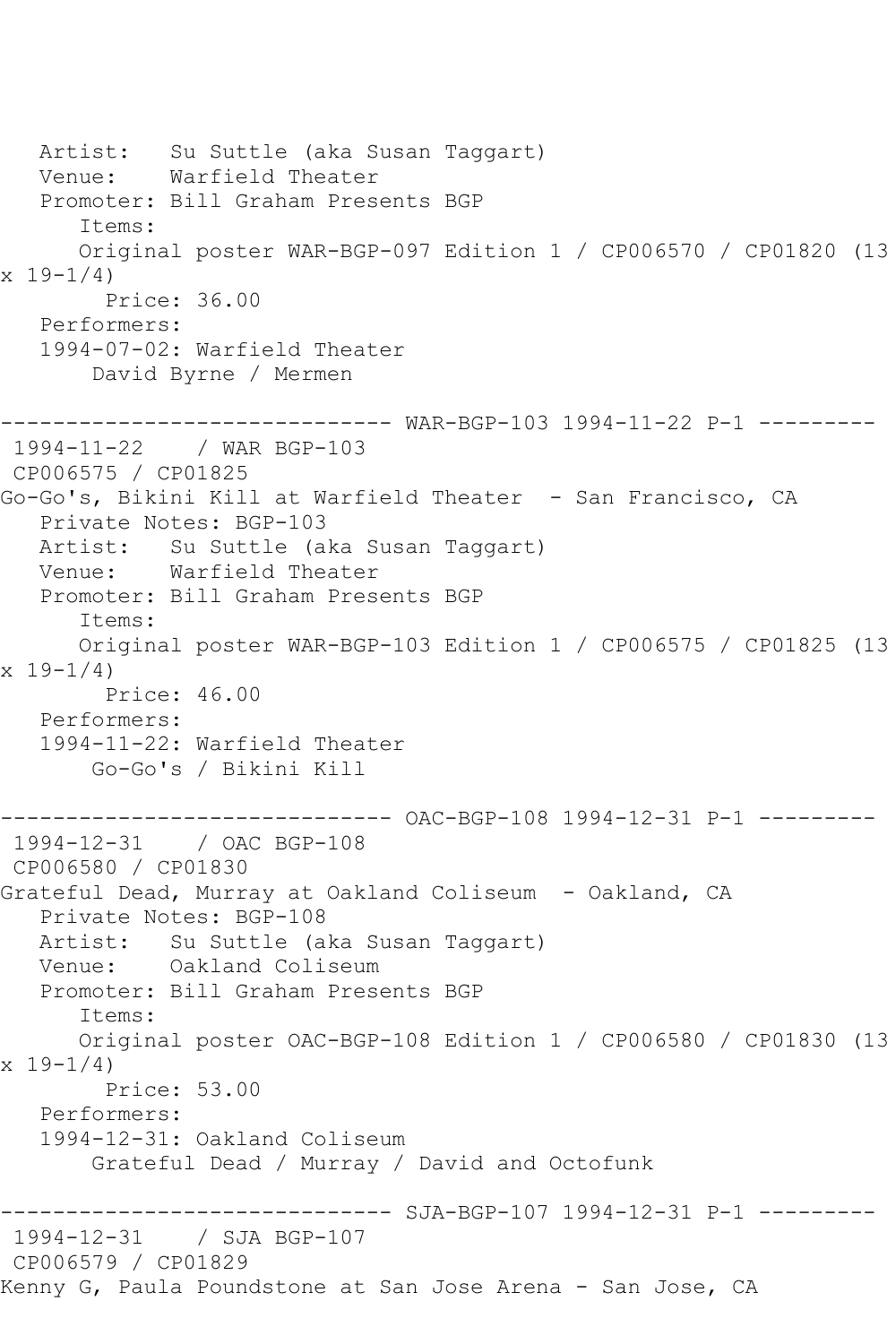```
 Private Notes: BGP-107
   Artist: Su Suttle (aka Susan Taggart)
   Venue: San Jose Arena, San Jose
   Promoter: Bill Graham Presents BGP
       Items:
       Original poster SJA-BGP-107 Edition 1 / CP006579 / CP01829 (13 
x 19-1/4 Price: 52.00
   Performers:
   1994-12-31: San Jose Arena, San Jose
        Kenny G / Paula Poundstone
------------------------------ FW-BGF-186 1995-04-28 P-1 ---------
1995-04-28 / FW BGF-186
CP007006 / CP02256
Rickie Lee Jones at Fillmore West - San Francisco, CA
   Private Notes: BGF
   Artist: Su Suttle (aka Susan Taggart)
   Venue: Fillmore West
   Promoter: Bill Graham New Fillmores BGF
       Items:
      Original poster FW-BGF-186 Edition 1 / CP007006 / CP02256 (13 
x 19)
         Price: 41.00
   Performers:
   1995-04-28 1995-04-29: Fillmore West
        Rickie Lee Jones
     ------------------------------ ARC-BGP-117 1995-06-06 P-1 ---------
1995-06-06 / ARC BGP-117
CP006585 / CP01835
Mary Chapin Carpenter, Carlene Carter at Arco Arena - Sacramento, CA
   Private Notes: BGP-117
   Artist: Su Suttle (aka Susan Taggart)
   Venue: Arco Arena
   Promoter: Bill Graham Presents BGP
       Items:
      Original poster ARC-BGP-117 Edition 1 / CP006585 / CP01835 (13 
x 19-1/4)
        Price: 52.00
   Performers:
   1995-06-06: Arco Arena
        Mary Chapin Carpenter / Carlene Carter
   1995-06-06: Concord Pavailion, Concord
        Mary Chapin Carpenter / Mary Chapin Carpenter
                     ------------------------------ WAR-BGP-131 1995-09-28 P-1 ---------
```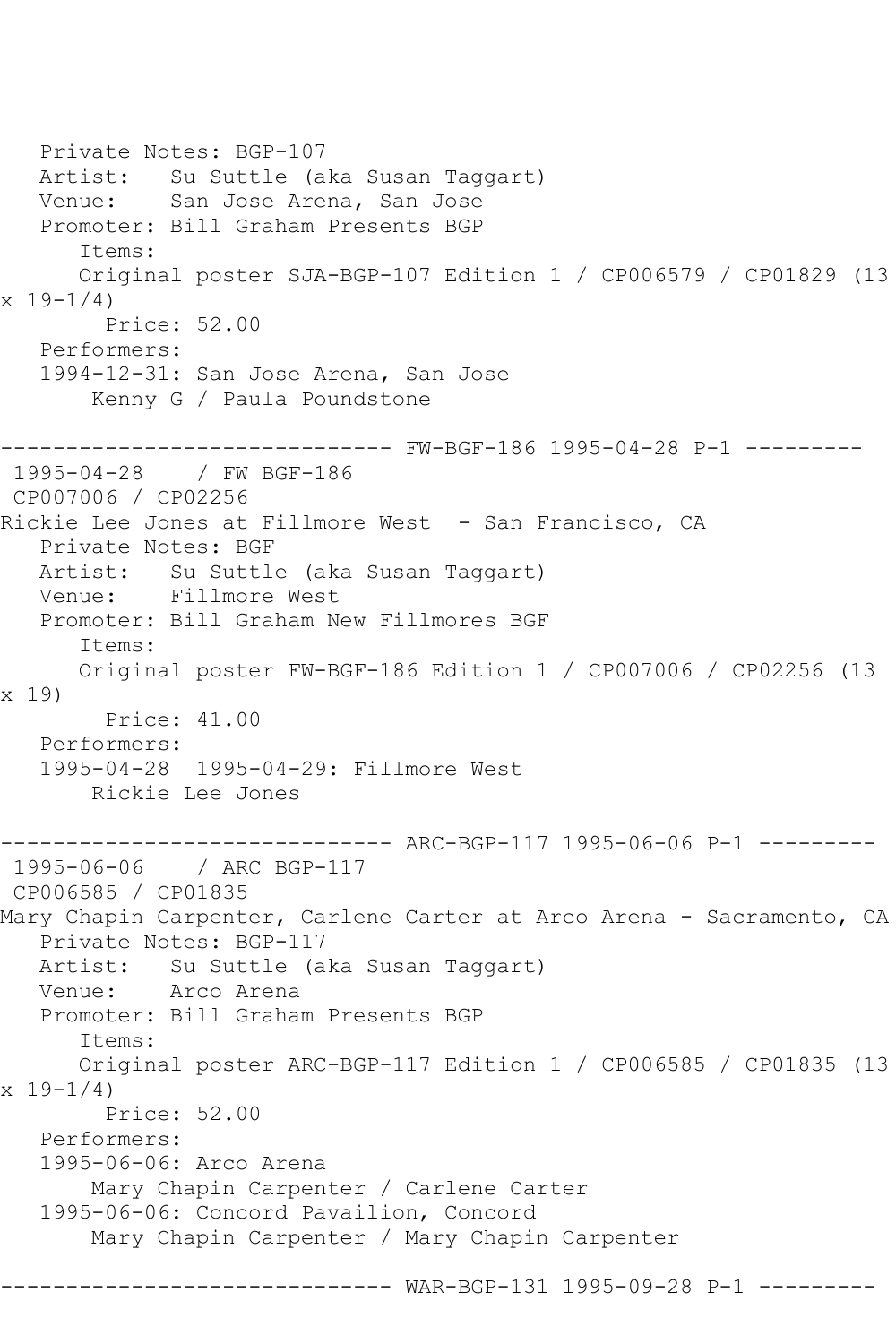1995-09-28 / WAR BGP-131 CP006593 / CP01843 P.J. Harvey, Ben Harper at Warfield Theater - San Francisco, CA Private Notes: BGP-131 Artist: Su Suttle (aka Susan Taggart) Venue: Warfield Theater Promoter: Bill Graham Presents BGP Items: Original poster WAR-BGP-131 Edition 1 / CP006593 / CP01843 (13 x 19-1/4) Price: 41.00 Performers: 1995-09-28 1995-09-29: Warfield Theater P.J. Harvey / Ben Harper ------------------------------ FW-BGF-206 1995-12-28 P-1 --------- 1995-12-28 / FW BGF-206 CP006783 / CP02033 Joe Satriani, Rollover at Fillmore West - San Francisco, CA Private Notes: BGF Artist: Su Suttle (aka Susan Taggart) Venue: Fillmore West Promoter: Bill Graham New Fillmores BGF Items: Original poster FW-BGF-206 Edition 1 / CP006783 / CP02033 (13 x 19) Price: 29.00 Performers: 1995-12-28: Fillmore West Joe Satriani / Rollover ------------------------------ -BGP-154 1996-08-28 P-1 --------- 1996-08-28 / BGP-154 CP006613 / CP01863 Celine Dion at Concord - Concord, CA Private Notes: BGP-154 Artist: Arlene Owseichik -- Art Director Venue: Concord Promoter: Bill Graham Presents BGP Items: Original poster -BGP-154 Edition 1 / CP006613 / CP01863 (13 x 19-1/4) Price: 46.00 Performers: 1996-08-28: Concord Celine Dion 1996-08-29: Shoreline Amphitheater, Mountain View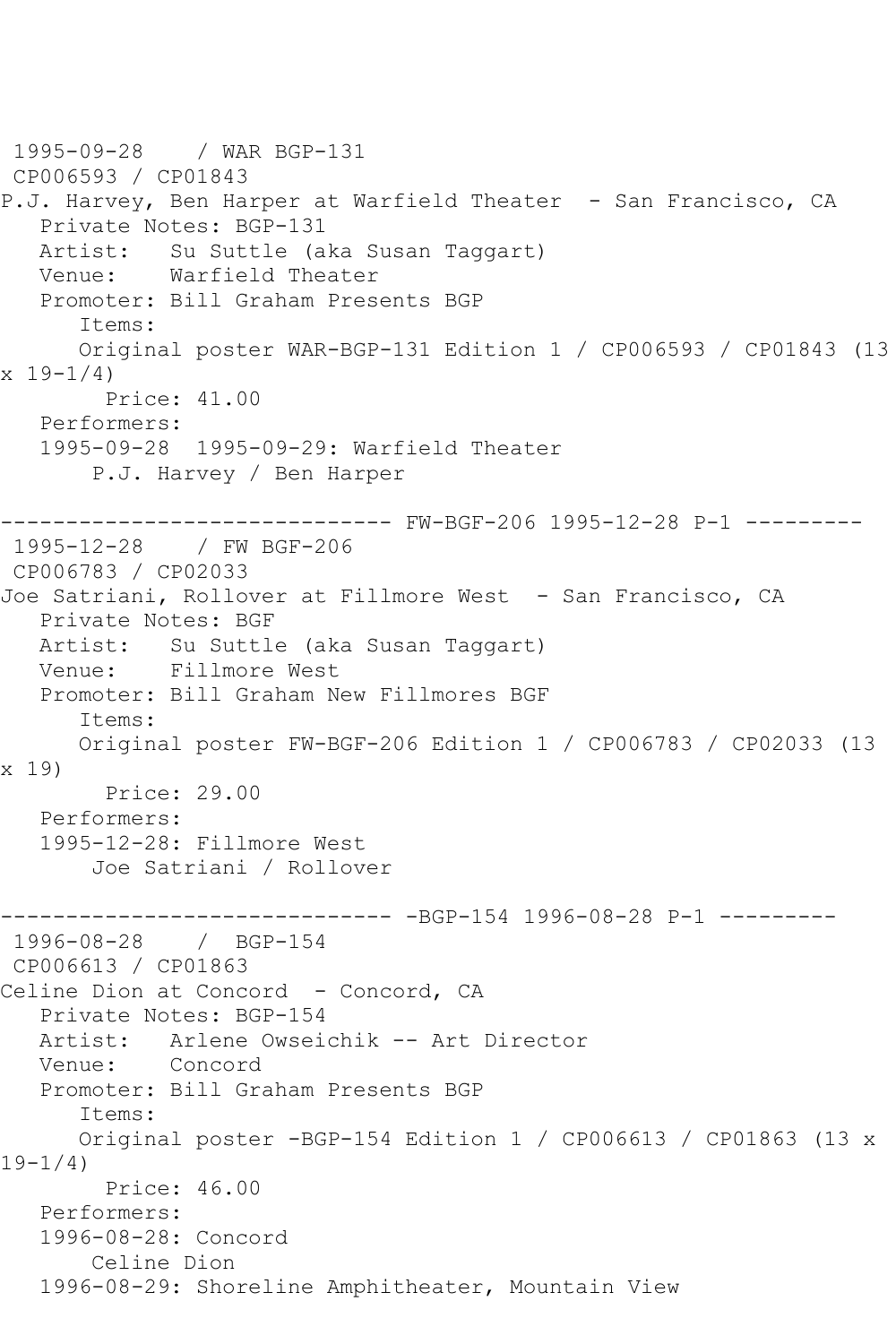Celine Dion

```
------------------------------ FW-BGF-243 1996-10-31 P-1 ---------
1996-10-31 / FW BGF-243
CP006821 / CP02071
Heads at Fillmore West - San Francisco, CA
   Private Notes: BGF
   Artist: Su Suttle (aka Susan Taggart)
   Venue: Fillmore West
   Promoter: Bill Graham New Fillmores BGF
       Items:
      Original poster FW-BGF-243 Edition 1 / CP006821 / CP02071 (13 
x 19)
        Price: 29.00
   Performers:
   1996-10-31: Fillmore West
       Heads
                     ------------------------------ WAR-BGP-159 1996-12-30 P-1 ---------
1996-12-30 / WAR BGP-159
CP006617 / CP01867
Santana, Mingus Amungus at Warfield Theater - San Francisco, CA
   Private Notes: BGP-159
   Artist: Su Suttle (aka Susan Taggart)
   Venue: Warfield Theater
   Promoter: Bill Graham Presents BGP
       Items:
      Original poster WAR-BGP-159 Edition 1 / CP006617 / CP01867 (13 
x 19 - 1/4 Price: 69.00
   Performers:
   1996-12-30 1996-12-31: Warfield Theater
        Carlos Santana / Mingus Amungus
                    ------------------------------ GRK-BGP-124 1997-08-11 P-1 ---------
1997-08-11 / GRK BGP-124
CP006590 / CP01840
Dave Matthews band, Dionne Farris at Greek Theater at University of 
California at Berkeley -
   Private Notes: BGP-124
   Artist: Su Suttle (aka Susan Taggart)
   Venue: Greek Theater at University of California at Berkeley
   Promoter: Bill Graham Presents BGP
       Items:
       Original poster GRK-BGP-124 Edition 1 / CP006590 / CP01840 (13 
x 19-1/4)
        Price: 52.00
```